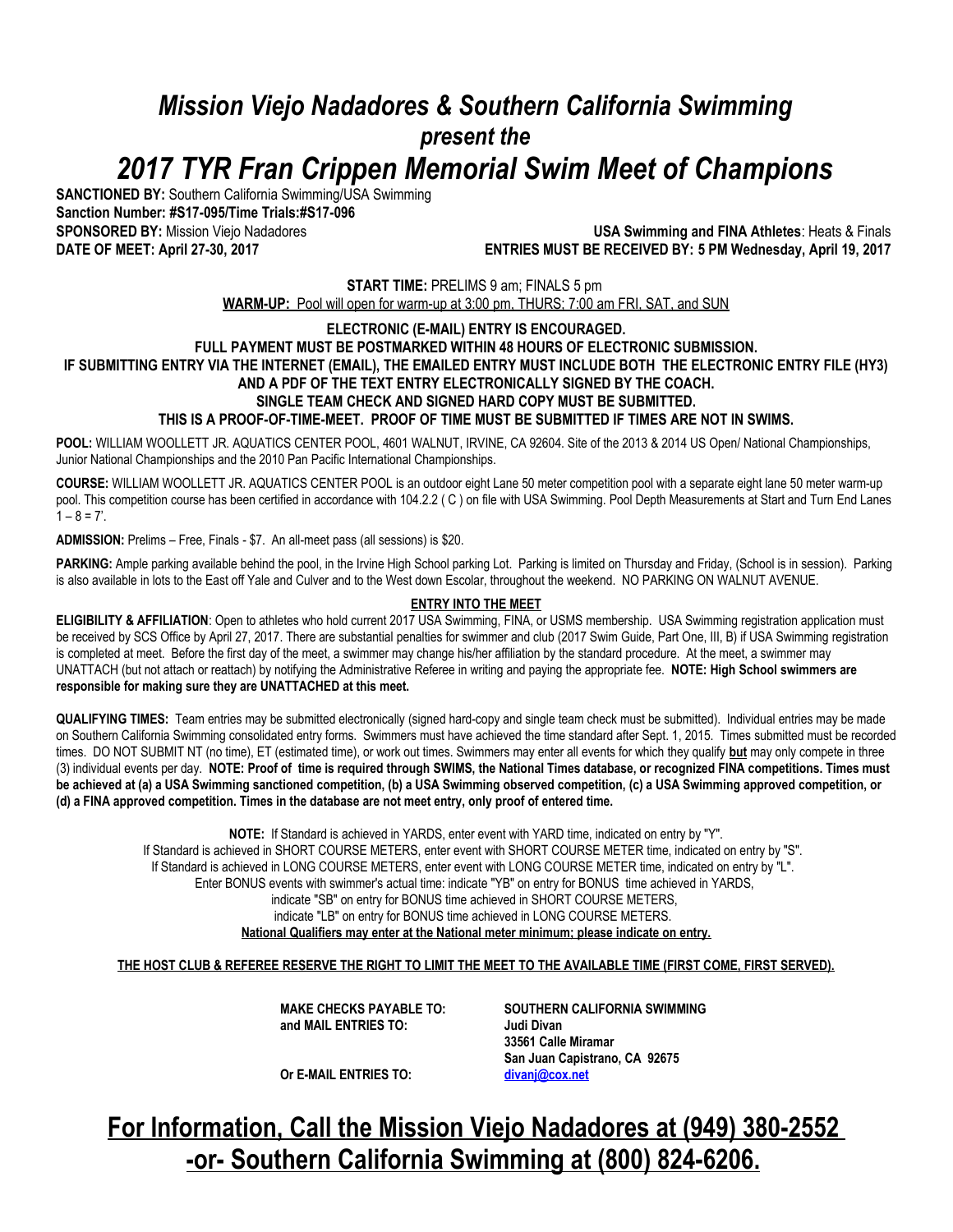**PROOF OF TIME: This is a PROOF OF TIME meet. Entries will be run through SWIMS Times Recon prior to the meet. See SCS Swim Guide for Proof of Time procedures and penalties. NOTE: A swimmer qualified in one or two individual events may enter the qualifying events and up to a total of three**  events; a swimmer qualified in three or four events, may enter the qualifying events and up to a total of five events; a swimmer qualified in five or more **evenets must prove all events entered.** *EXCEPTIONS: (1) A swimmer may not enter the 800 M Freestyle as a BONUS event without providing proof of time in either the 400M or 1500 M Freestyle. (2) A swimmer may not enter the 1500 M Freestyle as a BONUS event without providing proof of time in either the 400M or 800 M Freestyle.* 

**ENTRY FEES: \$13.00** per individual event plus **\$14.00** per swimmer surcharge. E-mail entry (entry.zip file) will be accepted ONLY when received with an attached Word or .pdf file including electronic signature of coach and will be dated as official at that time. (5PM postmark would queue before a 10PM electronic). Full payment (single team check) for an e-mail entry must be postmarked within 48 hours of the e-mail entry. Failure to comply will be referred to the SCS Board of Review. Entry updates (added events) will be processed when received by the processor by the entry deadline. Added events (entered swimmers) may be submitted by hard copy (this includes e-mail) ONLY. DO NOT RESEND AN ENTRY FILE. A replacement file for the team will NOT be processed. Scratches will NOT be refunded.

**RELAY ENTRY FEES: \$26.00** per relay team; relays may be pre-entered (if pre-entered must be paid with team entry) or deck entered. **\$14.00** surcharge for relayonly swimmers (must be prepaid). Deletions will NOT be refunded.

**ENTRIES CLOSE:** Emailed, postmarked and/or hand-carried entries RECEIVED after 5 PM on April 19, 2017 will be rejected.

#### **RULES AND PROCEDURES**

**MEET REFEREE:** The meet referee will be in charge of the meet. Any questions regarding the conduct of the meet should be made directly to that person.

**RULES:** USA Swimming Rules will govern. Current SCS Meet procedures for Heats and Finals Meets will be enforced (See 2017 SCS Swim Guide): the National finals' scratch rule will be used. In order, there will be a Bonus Final, Consolation Final and Championship Final for all events except the 800 & 1500 Freestyle.A swimmer must scratch or place an intent on an event within 30 minutes of announcement of preliminary results. Final "no-show" (original top 8 places only) except last day will be removed from the remainder of the meet. A \$50.00 fine will be assessed to the swimmer for a no show in her/his last event of the meet.

If warranted, the meet will be swum in 'A' and 'B' flights on Friday and Saturday only. Events on Thursday and Sunday will not be flighted. For flighted events, there will be 6 preliminary heats of each event in the 'A' flight followed by a brief 'practice start' break, followed by the 'B' flight for the remaining heats. All preliminary heats will be swum fastest to slowest. All heats of the 400 IM, 400 Freestyle, 800 Freestyle and 1500 Freestyle will be swum fastest to slowest, alternating womens and mens heats. Anticipate a flighted meet. Flight decision will be announced Monday, April 24, 2017.

**RECORDING DEVICES & MEDIA NOTICE:** The use of audio-visual recording devices, including cell phones, is not permitted in locker rooms, changing areas or restrooms. **Recording devices are not permitted behind the starting blocks during the starting sequence throughout the meet.**  This meet may be covered by the media, including photographs, video, web casting and other forms of obtaining images of athletes participating in the meet. Entry into the meet is acknowledgment and consent to this fact.

**SWIMWEAR: Swimwear must conform to USA Swimming Rule 102.8. Ony swimsuits complying with FINA swimsuit specifications may be worn in any USA Swimming sanctioned or approved competition.**

#### **DECK CHANGES: Deck changes are prohibited.**

*RACING START CERTIFICATION: Any swimmer entered in the meet unaccompanied by a USA Swimming member coach, must be certified by a USA Swimming member coach as being* **proficient in performing a racing start or must start each race from within the water. It is the responsibility of the swimmer or the swimmer's legal guardian to ensure compliance with this requirement.**

**DISTANCE EVENTS:** The 800 and 1500 yd freestyles are 'timed finals' with standard seeding procedures;

- Thursday: Men's 1500 and Women's 800 Freestyles will be swum fastest to slowest, alternating women's and men's heats;
- Sunday: Fastest 8 entrants checked in for the women's 1500 Free will swim after the Event 24 "A" Final; fastest 8 entrants checked in for the men's 800 Free will swim after the Event 26 "A" Final. All other heats will be swum at the end of prelims after morning relays, fastest to slowest, alternating women's and men's heats.

**RELAYS:** Relays will be contested at the end of Finals Friday thru Sunday. Relays will be swum in the National format: fastest two heats of women (slow to fast); fastest two heats of men (slow to fast); remaining heats alternating women and men, fast to slow. There will be an option to swim the Medley Relay on Sunday at the conclusion of prelims (after 'A' and 'B' flights), and before the 1500 Freestyle. Option must be declared by the scratch deadline (5:30 p.m.) on Saturday.

#### **SCRATCH DEADLINES:**

*Thursday 4/27 4:30 p.m. positive checkin for Thursday events; Scratches: Friday 4/28 8:00 a.m. for Friday events; Friday 4/28 5:30 pm for Saturday's events & Saturday 4/29 5:30 p.m. for Sunday's events.*

 *A swimmer who fails to scratch and "no shows" a prelim may not swim the remaining individual & relay events for the day and MUST positive check in for all subsequent days individual entries by the scratch deadline for those events. A swimmer who fails to scratch and "no shows" a final will be removed from the meet.*

*Positive check-in for the 800 and 1500 Meter Freestyle is required by the day's scratch deadline.*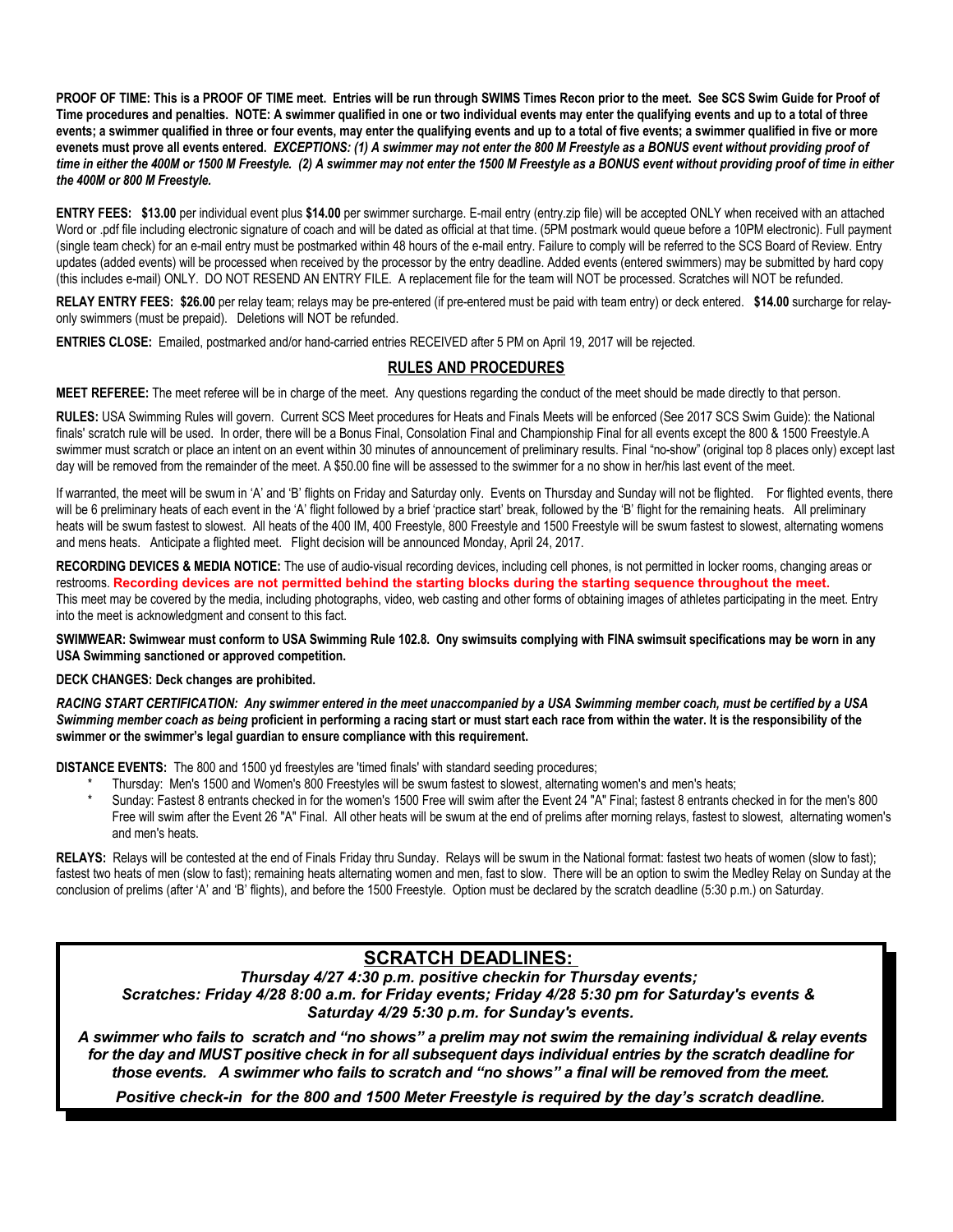**WARMUP:** From 7:00-8:15 am, the competition pool will be open for general warm-up with Lanes 1 & 8 reserved for push-pace work - NO DIVING. From 8:15-8:50 am, Lanes 1 & 8 will be designated for push-pace work: Lanes 2 & 7 will be sprint lanes, one-way from the blocks under coaches' supervision. Practice starts only in **the sprint lanes**. No paddles will be allowed in the competition pool. The diving pool will be available for warm-up/cool down at all times - No diving at any time.

**AWARDS:** Special awards presented to top three places in championship finals and the top three places in relays. There will be a high point award for the top female and the top male swimmer.

MASTERS DECLARATION OF INTENT FORM: To swim a dual-sanctioned meet as a Masters swimmer this form must be completed prior to competition. Give one copy to the Meet Admin Referee prior to competition.

### **Scoring: 20,17,16,15,14,13,12,11,9,7,6,5,4,3,2,1. Relays will score double.**

## **It is understood and agreed that USA Swimming shall be free from any liabilities or claims for damages arising by reason of injuries to anyone during the conduct of the meet.**

#### **DECK-ENTERED TIME TRIALS - Sanction No: # S17-096**

| <b>DATES:</b> April 28-30, 2017 |
|---------------------------------|
| <b>ENTRY: Deck entry</b>        |

**TIME:** Following the Preliminary sessions if time permits.<br>**ENTRY FEE:** \$15.00/event (check/cash buys card at Clerk of Co  $$15.00/event$  (check/cash buys card at Clerk of Course). after seeding. No refunds.

**EVENTS:** Order of events will be determined by Time Trials' Administrative Referee and depends on which events are entered. **ELIGIBILITY:** Open to USA-Swimming, or FINA registered swimmers entered in individual and/or relay events at the meet.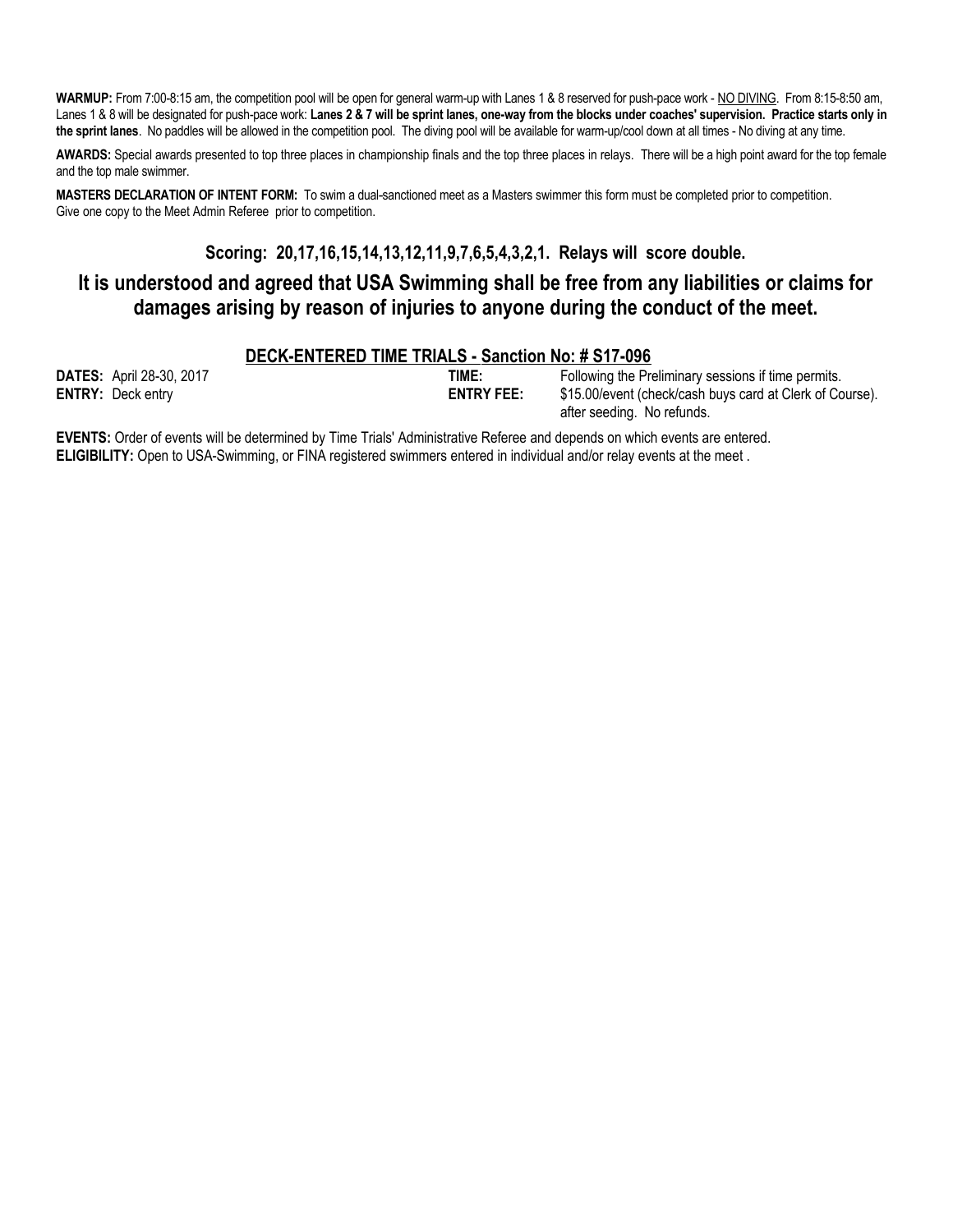## **Mission Viejo Nadadores & Southern California Swimming** Present The **2017 TYR Fran Crippen Memorial Swim Meet of Champions**

#### Date of Meet: April 27-30, 2017 **ENTRIES MUST BE RECEIVED BY: Wednesday, April 19, 2017 - 5:00 PM**

Heats and Finals Meet - Championship Seeding - Bonus, Consolation & Championship Final in that Order Automatic Timing - Open to 2017 USA Swimming and FINA Athletes

| <b>WOMEN</b>    |            |                 |                                   |                                  | <b>MEN</b>      |                 |                                   |                 |  |  |
|-----------------|------------|-----------------|-----------------------------------|----------------------------------|-----------------|-----------------|-----------------------------------|-----------------|--|--|
| Event No.       | Time LCM   | <b>Time SCM</b> | <b>Time SCY</b>                   | <b>Event Name</b>                | <b>Time LCM</b> | <b>Time SCM</b> | <b>Time SCY</b>                   | Event No.       |  |  |
| 04/27/17        |            |                 |                                   |                                  |                 |                 |                                   |                 |  |  |
| 1               | 9:26.72    | 9:13.92         | 10:34.99<br>Enter 1000Y Free Time | 800 Meter Freestyle              |                 |                 |                                   |                 |  |  |
|                 |            |                 |                                   | 1500 Meter<br>Freestyle          | 16:54.69        | 16:34.79        | 16:34.80<br>Enter 1650Y Free Time | $\overline{2}$  |  |  |
| 04/28/17        |            |                 |                                   |                                  |                 |                 |                                   |                 |  |  |
| 3               | 1:00.49    | 58.89           | 53.05                             | 100 Meter Freestyle              | 55.44           | 53.83           | 48.51                             | 4               |  |  |
| 5               | 2:25.80    | 2:23.00         | 2:09.00                           | 200 Meter<br><b>Butterfly</b>    | 2:16.39         | 2:13.59         | 2:00.35                           | 6               |  |  |
| 7               | 2:31.09    | 2:28.69         | 2:13.95                           | 200 Meter Backstroke             | 2:18.99         | 2:16.59         | 2:03.05                           | 8               |  |  |
| 9               | 4:32.60    | 4:26.20         | 5:05.43<br>Enter 500Y Free Time   | 400 Meter Freestyle              | 4:17.00         | 4:10.59         | 4:47.95<br>Enter 500Y Free Time   | 10              |  |  |
| 11              | Deck Entry | Deck Entry      | Deck Entry                        | 400 Meter Freestyle Relay        | Deck Entry      | Deck Entry      | Deck Entry                        | $\overline{12}$ |  |  |
| 04/29/17        |            |                 |                                   |                                  |                 |                 |                                   |                 |  |  |
| 13              | 2:07.50    | 2:04.29         | 1:51.98                           | 200 Meter Freestyle              | 1:58.50         | 1:55.29         | 1:43.87                           | 14              |  |  |
| 15              | 2:49.20    | 2:45.19         | 2:28.83                           | 200 Meter Breaststroke           | 2:34.50         | 2:30.50         | 2:15.58                           | 16              |  |  |
| 17              | 28.10      | 27.30           | 24.60                             | 50 Meter<br>Freestyle            | 25.59           | 24.78           | 22.33                             | 18              |  |  |
| 19              | 5:16.09    | 5:09.68         | 4:39.00                           | 400 Meter Individual Medley      | 4:51.84         | 4:45.43         | 4:17.15                           | $\overline{20}$ |  |  |
| $\overline{21}$ | Deck Entry | Deck Entry      | Deck Entry                        | 800 Meter Freestyle Relay        | Deck Entry      | Deck Entry      | Deck Entry                        | $\overline{22}$ |  |  |
| 04/30/17        |            |                 |                                   |                                  |                 |                 |                                   |                 |  |  |
| 23              | 1:07.97    | 1:06.56         | 59.98                             | 100 Meter<br><b>Butterfly</b>    | 1:00.80         | 59.39           | 53.51                             | 24              |  |  |
| 25              | 1:10.00    | 1:08.79         | 1:01.98                           | 100 Meter Backstroke             | 1:03.80         | 1:02.59         | 56.39                             | $\overline{26}$ |  |  |
| $\overline{27}$ | 1:18.76    | 1:16.76         | 1:09.15                           | 100 Meter Breaststroke           | 1:11.17         | 1:09.17         | 1:02.31                           | $\overline{28}$ |  |  |
| $\overline{29}$ | 2:26.00    | 2:24.00         | 2:09.72                           | 200 Meter Individual Medley      | 2:15.50         | 2:13.50         | 2:00.27                           | $\overline{30}$ |  |  |
| 31              | 18:00.78   | 17:39.58        | 17:39.59<br>Enter 1650Y Free Time | 1500 Meter Freestyle             |                 |                 |                                   |                 |  |  |
|                 |            |                 |                                   | 800 Meter<br>Freestyle           | 9:00.73         | 8:47.93         | 10:05.87<br>Enter 1000Y Free Time | 32              |  |  |
| 33              | Deck Entry | Deck Entry      | Deck Entry                        | 400 Meter<br><b>Medley Relay</b> | Deck Entry      | Deck Entry      | Deck Entry                        | 34              |  |  |

Individual Entries must be made on Southern California Swimming consolidated entry forms.

Team entries may be submitted electronically (signed hard copy and single team check must be submitted).

This is a Proof of Time Meet. Entries will be run through SWIMS Times Recon prior to the meet.

If Standard is achieved in YARDS, enter event with YARD time, indicated on entry by 'Y'.

If Standard is achieved in SHORT COURSE METERS, enter event with SHORT COURSE METER time, indicated on entry by 'S'.

If Standard is achieved in LONG COURSE METERS, enter event with LONG COURSE METER time, indicated on entry by 'L'.

Enter BONUS events with swimmer's ACTUAL time; indicate 'YB' for BONUS time achieved in YARDS,

'SB' for BONUS time achieved in SHORT COURSE METERS, and

'LB' for BONUS time achieved in LONG COURSE METERS

**Nationals Qualifiers may enter at the National meter minimum; please indicate on entry;** 

*NOTE: A swimmer qualified in one or two individual events may enter the qualifying events and up to a total of three events; a swimmer qualified in three or four events, may enter the qualifying events and up to a total of five events; a swimmer qualified in five or more evenets must prove all events entered. EXCEPTIONS: (1) A swimmer may not enter the 800 M Freestyle as a BONUS event without providing proof of time in either the 400M or 1500 M Freestyle. (2) A swimmer may not enter the 1500 M Freestyle as a BONUS event without providing proof of time in either the 400M or 800 M Freestyle.* 

**DISTANCE EVENTS:** 

The 800 and 1500 yd freestyles are 'timed finals' with standard seeding procedures;

Thursday: Men's 1500 and Women's 800 Freestyles will be swum fastest to slowest, alternating women's and men's heats;

Sunday: Fastest 8 entrants checked in for the women's 1500 Free will swim after the Event 24 "A" Final; fastest 8 entrants checked in for the men's 800 Free will swim after the Event 26 "A" Final. All other heats will be swum at the end of prelims after morning relays, fastest to slowest, alternating women's and men's heats.

**The host club and referee reserve the right to limit the meet to the available time (first come, first served).**

**For information, call the Mission Viejo Nadadores at (949) 380-2552 or Southern California Swimming at (800) 824-6206.**